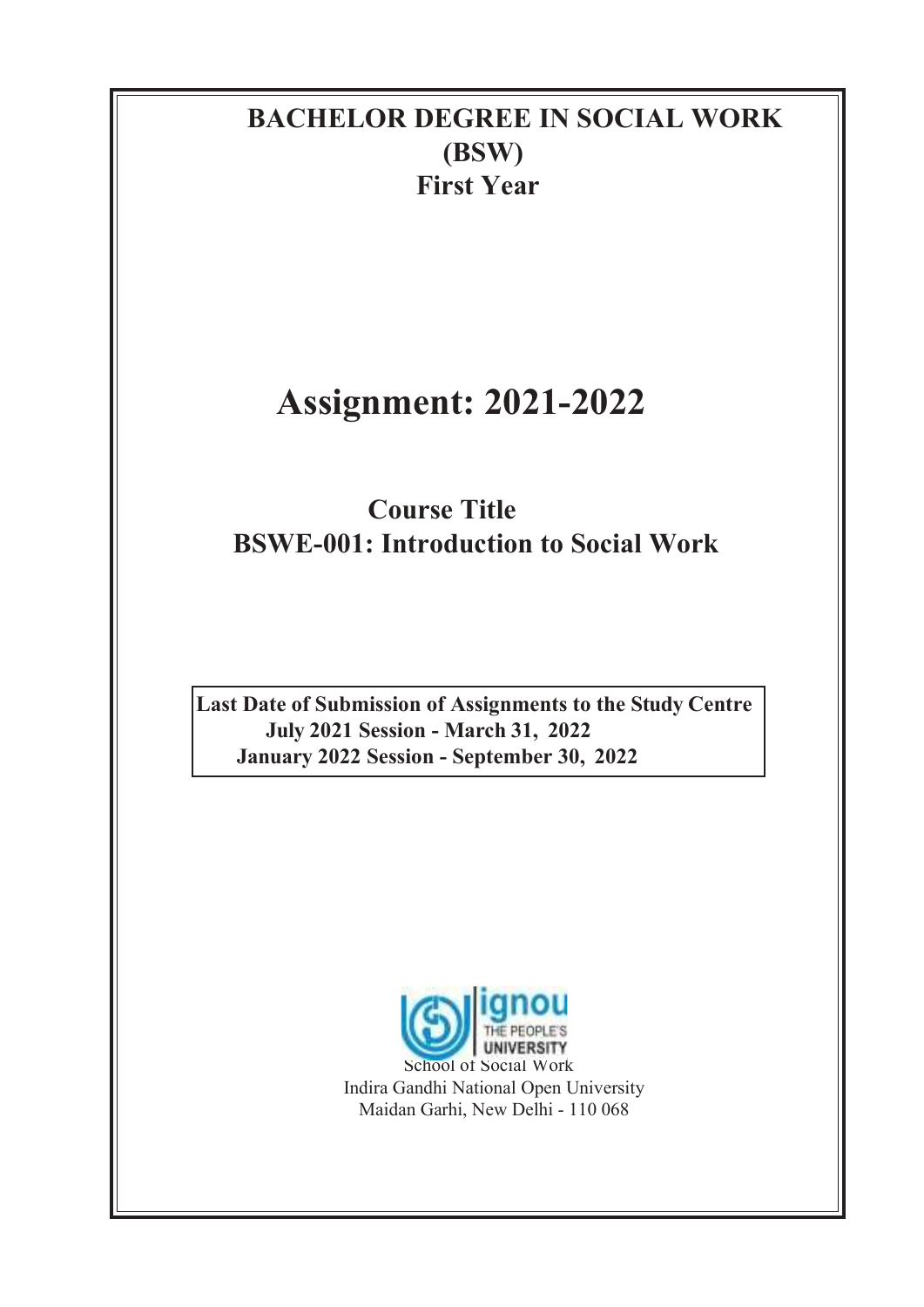#### Dear Learner,

Welcome to the BSW programme of IGNOU. To successfully complete your BSW programme, kindly follow the following tips:

- Read the programme guide before you begin your studies. It will clarify most of your doubts regarding how to go about doing the BSW studies from IGNOU.
- Submit your assignments to the Study Centre on time.
- Be in touch with your Study Centre and Regional Centre
- Fill up the examination form on time.

For BSW first year, you have to do Tutor Marked Assignments (TMAs) for BSWE-001 and other foundation courses.

Assignments are open book examinations and we at IGNOU assign 30 percent weightage to the assignment while calculating the overall grade for each course. Assignments are to be hand-written and duly signed before its submission in the study centre. In order to prepare a good set of assignment responses, you must first of all read the chapter(s) from which a particular question has been framed. Discuss with your peer-group and academic counsellors or professors who teach you. Prepare a draft, do the necessary correction on it and then, prepare the final version for submission to the Study Centre.

Make sure that each answer starts on a new page. For long and medium answers, ensure that there is an introduction, sub-titles for main body and a conclusion. One line should be left between each paragraph. Make sure your answers are specific and in your own words and do not copy from books. Your answers will be exclusively based on the IGNOU materials only. Preparation of assignments is preparation for your term-end examination. Therefore, take the assignments seriously.

> (Dr. Sayantani Guin) Programme Coordinator email:sayantaniguin@ignou.ac.in Ph.: 011-29571697